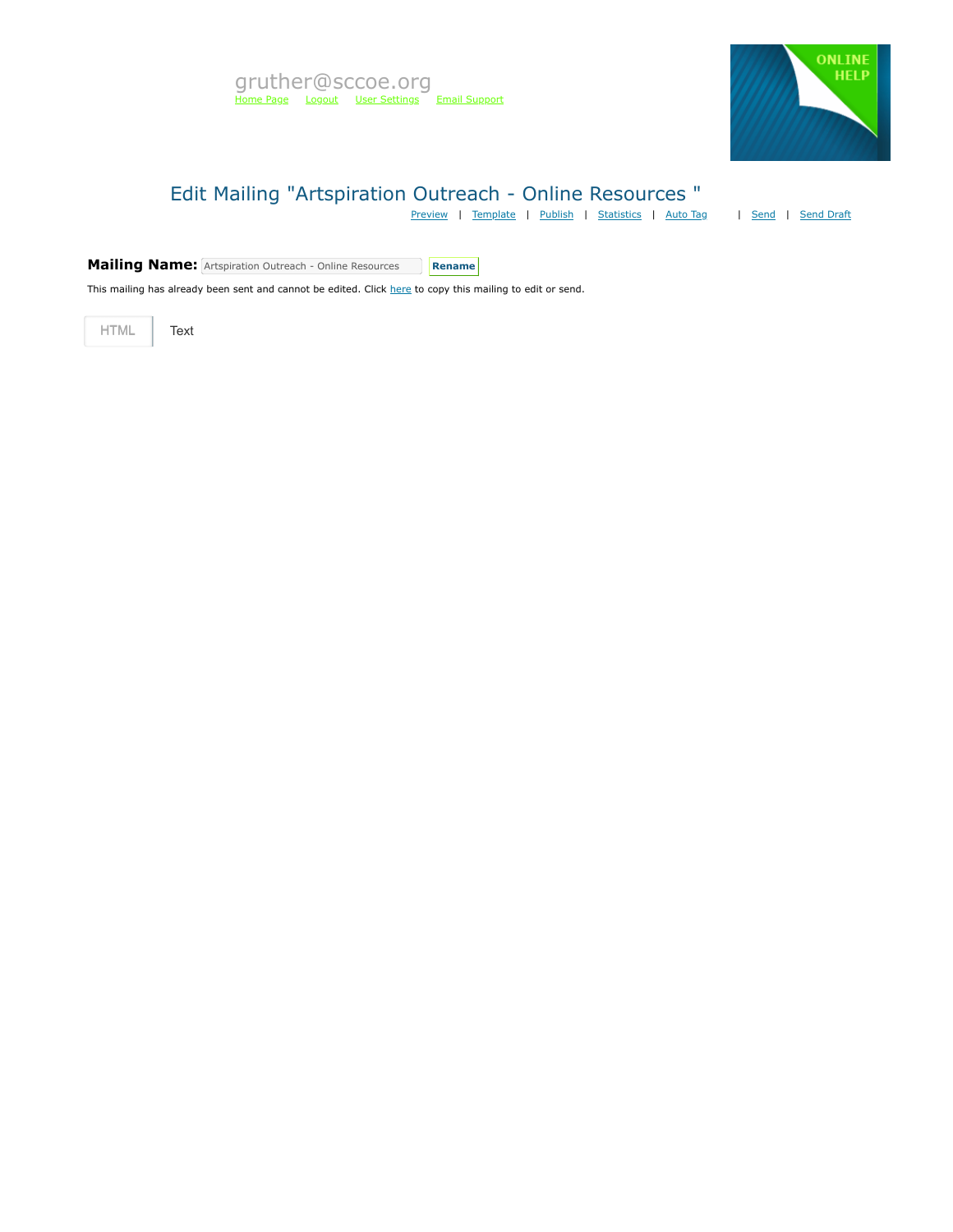| Show/Hide Edit Icons                                 |                             |
|------------------------------------------------------|-----------------------------|
| Enter email address to view a sample of field merge: | <b>Test Merge</b>           |
| View in browser                                      | Link to Forward To A Friend |
| Santa Clara County $Q$ Office of Education           |                             |
|                                                      |                             |

*The Santa Clara County Arts Education Initiative*

### **Visit the [Artspiration Web page](https://custapp.marketvolt.com/link/CpNsEHFpgI?CM=0&X=PREVIEW) for more information**

#### **ONLINE RESOURCES**



During this time of school closure, here are some resources to share with educators and students at this time.

Resources from the Santa Clara County Office of Education [https://www.sccoe.org/edtech/Pages/extended-school-closure.aspx](https://custapp.marketvolt.com/link/1l3MS8hcV1?CM=0&X=PREVIEW)

Resources for Art Instruction [bit.ly/39ThM0M](https://custapp.marketvolt.com/link/NRXcM9rh5I?CM=0&X=PREVIEW)

## **OTHER UPCOMING EVENTS FOR 2019-20**

**YOUNG ARTIST SHOWCASE 2020 EXTENDED DEADLINE - MARCH 27, 2020**



The Santa Clara County Office of Education announces the 2020 Young Artist Showcase Competition,"My Voice." This competition is open to public school students, grades Pre-kindergarten through 12th grade in Santa Clara County. Student winners will have their artwork accepted into the permanent exhibit of student artwork located within the SCCOE office.

For more information, click on the My Voice icon above or click [here](https://custapp.marketvolt.com/link/uuBshFnP11?CM=0&X=PREVIEW) for the Artspiration page.